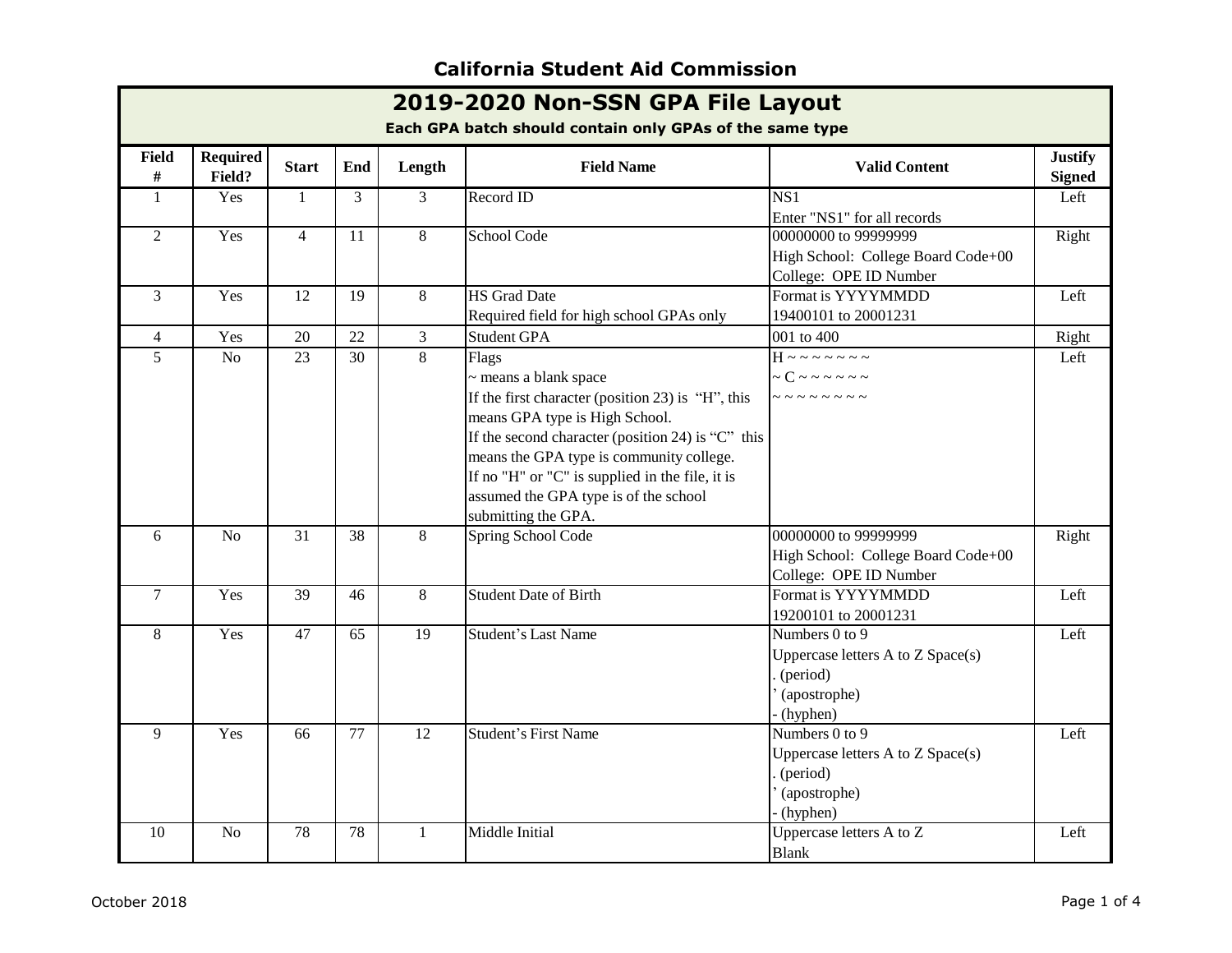| 2019-2020 Non-SSN GPA File Layout<br>Each GPA batch should contain only GPAs of the same type |                           |              |     |                 |                               |                                                                                                                                                                                               |                                 |  |
|-----------------------------------------------------------------------------------------------|---------------------------|--------------|-----|-----------------|-------------------------------|-----------------------------------------------------------------------------------------------------------------------------------------------------------------------------------------------|---------------------------------|--|
| <b>Field</b><br>#                                                                             | <b>Required</b><br>Field? | <b>Start</b> | End | Length          | <b>Field Name</b>             | <b>Valid Content</b>                                                                                                                                                                          | <b>Justify</b><br><b>Signed</b> |  |
| 11                                                                                            | No                        | 79           | 97  | 19              | Mother's Last Name            | Numbers 0 to 9<br>Uppercase letters A to Z Space(s)<br>(period)<br>(apostrophe)<br>(hyphen)                                                                                                   | Left                            |  |
| $\overline{12}$                                                                               | N <sub>o</sub>            | 98           | 116 | $\overline{19}$ | <b>Father's Last Name</b>     | Numbers 0 to 9<br>Uppercase letters A to Z Space(s)<br>(period)<br>(apostrophe)<br>(hyphen)                                                                                                   | Left                            |  |
| 13                                                                                            | Yes                       | 117          | 151 | 35              | <b>Student Street Address</b> | Numbers 0 to 9<br>Uppercase letters A to Z<br>(period)<br>(apostrophe)<br>(hyphen)<br>(comma)<br># (number)<br>$\omega$ (at)<br>% (percent or care of)<br>& (ampersand)<br>/(slash) Space(s)  | Left                            |  |
| 14                                                                                            | Yes                       | 152          | 168 | 17              | Student's City                | Numbers 0 to 9<br>Uppercase letters A to Z<br>(period)<br>(apostrophe)<br>- (hyphen)<br>(comma)<br># (number)<br>$\omega$ (at)<br>% (percent or care of)<br>& (ampersand)<br>(slash) Space(s) | Left                            |  |
| 15                                                                                            | Yes                       | 169          | 173 | 5               | Student's Zip Code            | 00000 to 99999                                                                                                                                                                                | Right                           |  |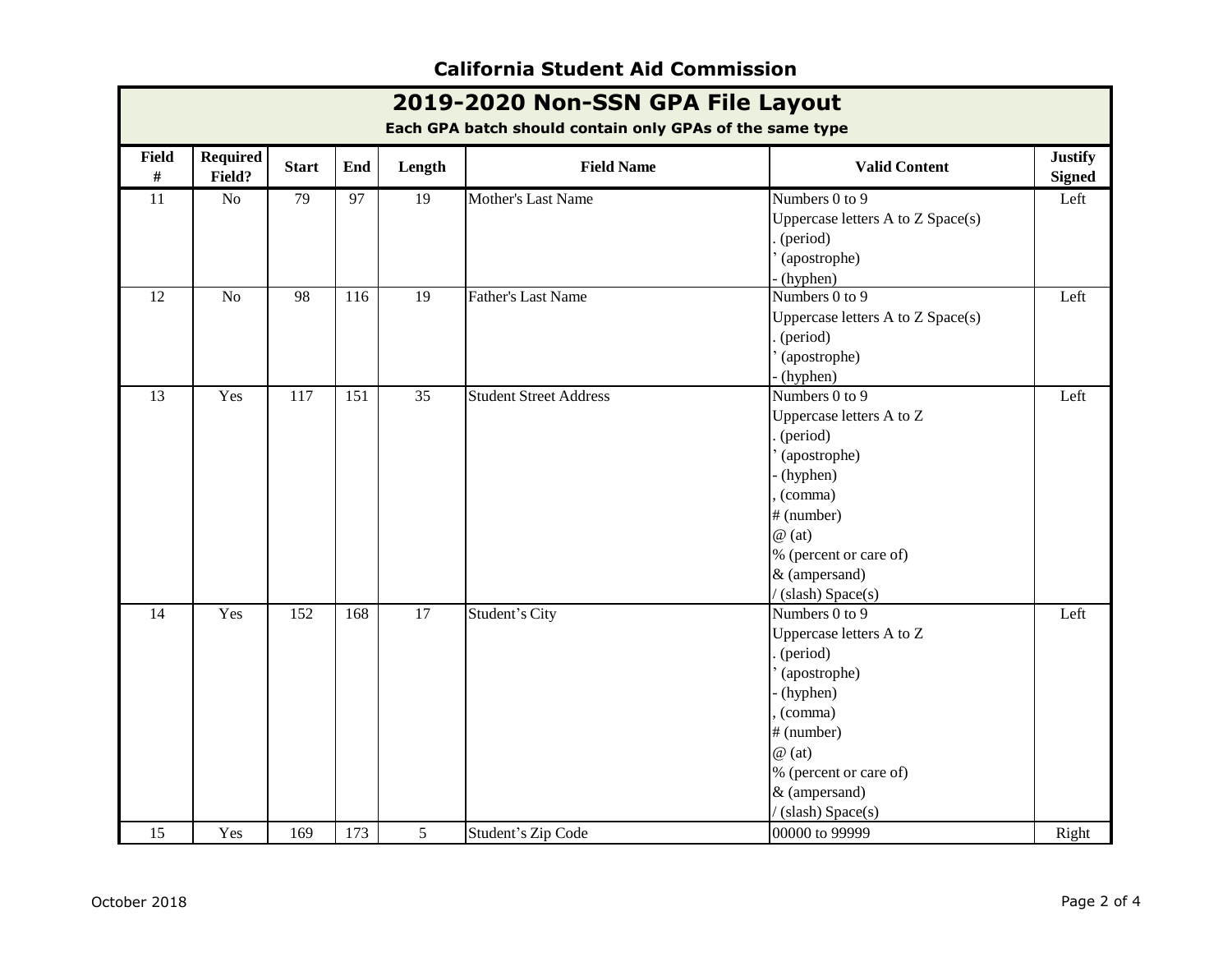| 2019-2020 Non-SSN GPA File Layout<br>Each GPA batch should contain only GPAs of the same type |                           |              |     |        |                                |                                                                                                                                                                                                                                                                                                                                                                                                                                                                                                                                                 |                                 |  |
|-----------------------------------------------------------------------------------------------|---------------------------|--------------|-----|--------|--------------------------------|-------------------------------------------------------------------------------------------------------------------------------------------------------------------------------------------------------------------------------------------------------------------------------------------------------------------------------------------------------------------------------------------------------------------------------------------------------------------------------------------------------------------------------------------------|---------------------------------|--|
| Field<br>#                                                                                    | <b>Required</b><br>Field? | <b>Start</b> | End | Length | <b>Field Name</b>              | <b>Valid Content</b>                                                                                                                                                                                                                                                                                                                                                                                                                                                                                                                            | <b>Justify</b><br><b>Signed</b> |  |
| 16                                                                                            | Yes                       | 174          | 174 | 1      | Student's Gender               | $M = Male$<br>$F =$ Female<br>$N = Non-binary$                                                                                                                                                                                                                                                                                                                                                                                                                                                                                                  | Left                            |  |
| 17                                                                                            | N <sub>o</sub>            | 175          | 184 | 10     | Parent's Phone Number          | 0000000000 to<br>9999999999<br><b>Blank</b>                                                                                                                                                                                                                                                                                                                                                                                                                                                                                                     | Right                           |  |
| 18                                                                                            | N <sub>o</sub>            | 185          | 194 | 10     | <b>Student's Phone Number</b>  | 0000000000 to<br>9999999999<br><b>Blank</b>                                                                                                                                                                                                                                                                                                                                                                                                                                                                                                     | Right                           |  |
| 19                                                                                            | N <sub>o</sub>            | 195          | 244 | 50     | <b>Student's Email Address</b> | <b>Blank</b><br>If non-blank:<br>One and only one " $@$ " (at-sign)<br>allowed. Before @:<br>• at least one valid character<br>• all characters in the range of ASCII 33-<br>126, except for the following 12<br>characters <> ()[] \,; : " @<br>• period (.) cannot be first, last or<br>adjacent to another period<br>After @:<br>• at least one valid character<br>• only letters, digits, hyphen, underscore,<br>and period (A-Z, a- z, 0-9, -, _, .)<br>• hyphen, underscore, and period cannot<br>be first, last, or adjacent to a period | Left                            |  |